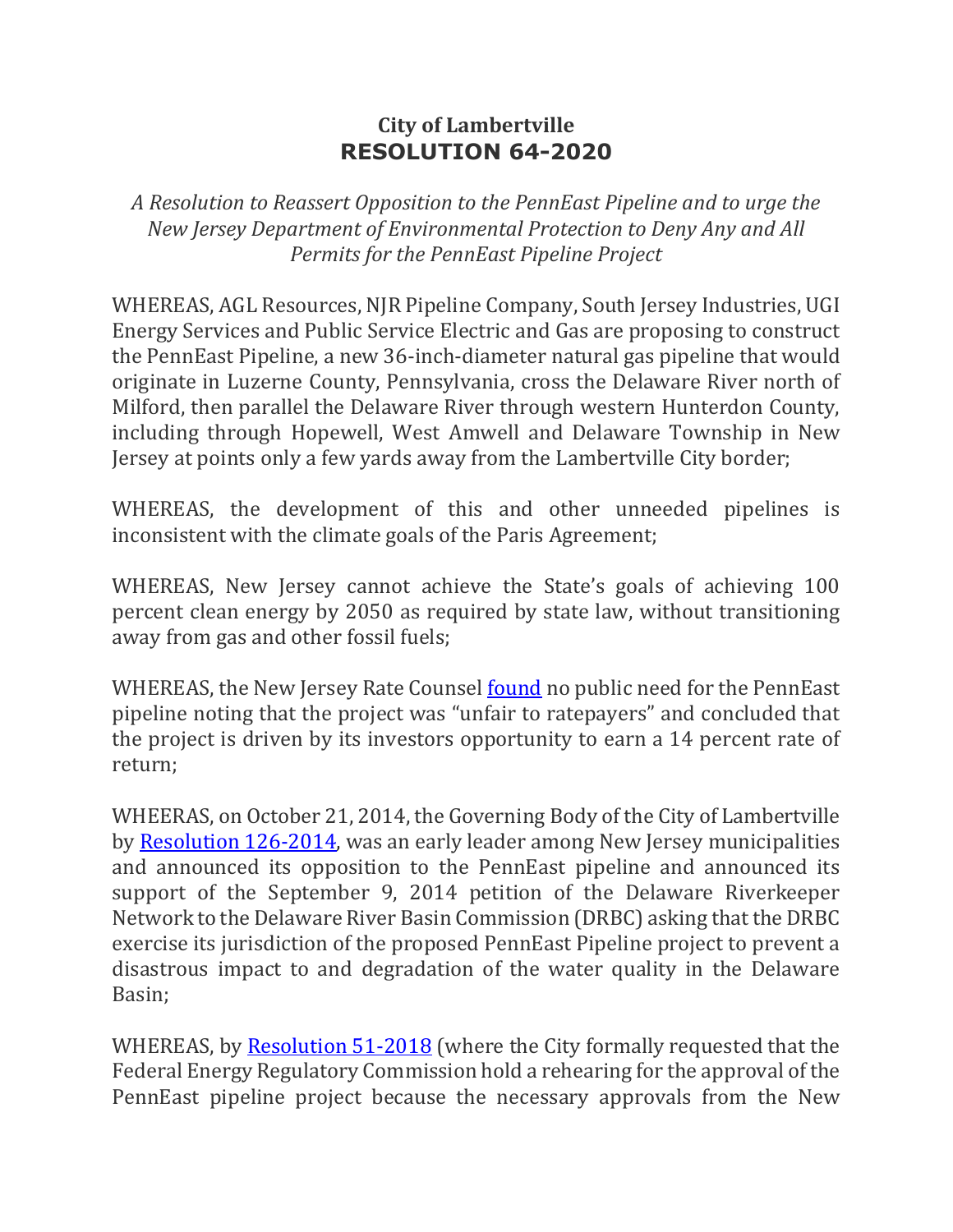Jersey Department of Environmental Protection (DEP), DRBC or the United State Army Core of Engineers have not been received) and by [Resolution 52-](https://lambertvillenj.org/?option=com_fileman&view=file&routed=1&name=51-2018%20PennEast%20Pipeline.pdf&folder=Dept/PennEast&container=fileman-files) [2018](https://lambertvillenj.org/?option=com_fileman&view=file&routed=1&name=51-2018%20PennEast%20Pipeline.pdf&folder=Dept/PennEast&container=fileman-files) (where the City formally requested that DEP revert the Freshwater Wetlands Rules back to the former high standards they used to follow in order to maintain and preserve waterways in our state) the Governing Body of the City of Lambertville continued to demonstrate its concern about the PennEast Pipeline;

WHEREAS, by Resolution 97-2017, the City of Lambertville resolved to adopt the elements of the Paris Accord, to reduce greenhouse gases, join together with municipalities, counties and States, to reaffirm the City's commitment to studying and preparing for the impacts of climate change;

WHEREAS, the Governing Body of the City of Lambertville created a PennEast Pipeline Committee, comprised of environmental activists, members of the Environmental Commission, and a representative from the Governing body to ensure that all of the City's efforts to fight the PennEast Pipeline are wellcoordinated, effective and focused;

WHEREAS, since the Governing Body of the City of Lambertville first acted in 2014 to formally voice its opposition to the PennEast Pipeline over five years have passed and a majority of the members of the Governing Body has changed in composition with two new Councilpersons and a new Mayor; and

WHEREAS, despite the passage of time and the change in membership of the Governing Body of the City of Lambertville, there has been no diminution in the resolve of the Governing Body in its opposition to the PennEast Pipeline.

NOW THEREFORE BE IT RESOLVED BY THE Governing Body of the City of Lambertville in the County of Hunterdon, in the State of New Jersey that:

1- Lambertville reasserts its opposition to the proposed PennEast Pipeline.

2- Lambertville urges the New Jersey Department of Environmental Protect to continue to deny any and all permits for the PennEast Pipeline project.

- 3- This resolution shall be distributed to:
	- a. The Hunterdon County Board of Chose Freeholders